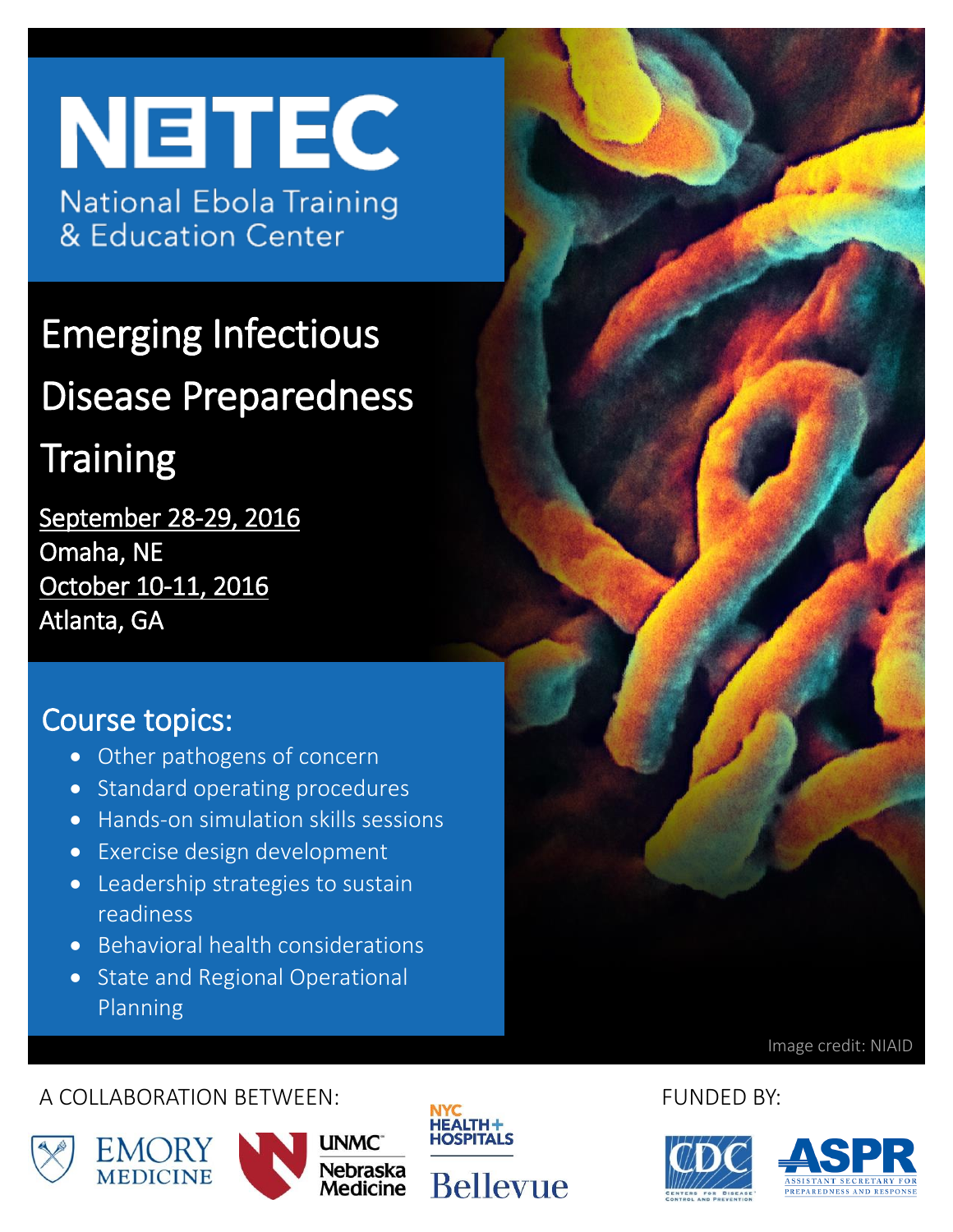### **NETEC**

OVERVIEW OF NETEC: The 2014 Ebola epidemic was the largest in history, affecting multiple countries in West Africa. The Office of the Assistant Secretary for Preparedness and Response (ASPR) and the Centers for Disease Control and Prevention (CDC) established the National Ebola Training and Education Center (NETEC) in July of 2015 to increase the competency of healthcare and public health workers and the capability of healthcare facilities to deliver safe, efficient, and effective patient care.

The National Ebola Training and Education Center is comprised of faculty and staff from Emory University, the University of Nebraska Medical Center/Nebraska Medicine and the New York Health + Hospitals Corporation, Bellevue Hospital Center. All three of these healthcare institutions have safely and successfully treated patients with Ebola and have worked diligently over the past two years to share their knowledge with other healthcare facilities and public health jurisdictions. The goal of the NETEC is to combine these resources into one comprehensive assessment, education and training tool for healthcare systems throughout the United States.

ATTENDANCE: There are 120 seats available at each course. The workshop is beneficial to both healthcare workers and public health professionals. If state public health staff attend, the NETEC recommends they travel with their designated Ebola Treatment or Assessment Hospital staff to increase coordination and collaboration. Additionally, state health departments should prioritize participating hospitals based on the readiness needs in their jurisdiction. Hospital attendees may include, but are not limited to, medical and/or nursing staff, administration, education/training leadership, and infection control leadership. Staff specializing in communications, occupational injury management, specialized clinical areas, laboratory, facilities management and environmental services are also welcome. Clinicians focused on special populations, such as Pediatrics and Labor and Delivery, can also benefit from this workshop. In the registration form we do ask attendees to list their roles in order for the NETEC to perform program evaluation and quality improvement efforts.

WORKSHOP GOALS: This workshop will provide information and tools on the many aspects of managing and maintaining readiness of a facility responsible for assessing and/or treating patients with an Emerging Infectious Disease. This includes an overview of various pathogens of concern, standard operating procedures for such pathogens, laboratory considerations, leadership skills for sustaining readiness, state and regional CONOPS planning, exercise development, train the trainer program on personal protective equipment, behavioral health considerations and experiencing hands on simulated clinical care skills in PPE.

#### CONTINUING MEDICAL EDUCATION CREDIT

PHYSICIANS (CME): This Live activity has been approved for *AMA PRA Category 1 CreditTM*. University of Nebraska Medical Center is accredited by the Accreditation Council for Continuing Medical Education to provide continuing medical education for physicians NURSING (CE): Emory Nursing Professional Development Center (ENPDC) is accredited as a provider of continuing nursing education by the American Nurses Credentialing Center's Commission on Accreditation. Attendees to this CNE activity will be awarded

contact hours through ENPDC. The University of Nebraska Medical Center is a joint provider for this program.

REGISTRATION: There is no tuition cost for this program. The NETEC and its partners are not responsible for any losses incurred by registrants, including but not limited to airfare cancellation or hotel deposits. No travel funding is available to participants from the NETEC. Travel plans should not be booked until attendance confirmation is communicated to registrants by a member of the NETEC. Every effort will be made to confirm registrations within 3 business days. Two workshops are planned for the fall of 2016. One on September 28-29 in Omaha, Nebraska and the 2<sup>nd</sup> one October 10-11 in Atlanta, Georgia. The information presented at both sessions is identical, with personnel from all three of the NETEC institutions as faculty.

Register for September 28-29 in Omaha, NE: [https://www.eventbrite.com/e/netec-emerging](https://www.eventbrite.com/e/netec-emerging-infectious-disease-preparedness-training-registration-25518917770)[infectious-disease-preparedness-training-registration-25518917770](https://www.eventbrite.com/e/netec-emerging-infectious-disease-preparedness-training-registration-25518917770)  Register for October 10-11 in Atlanta, GA: [https://www.eventbrite.com/e/netec-emerging](https://www.eventbrite.com/e/netec-emerging-infectious-disease-preparedness-training-october-10-11-registration-26693222146)[infectious-disease-preparedness-training-october-10-11-registration-26693222146](https://www.eventbrite.com/e/netec-emerging-infectious-disease-preparedness-training-october-10-11-registration-26693222146)

#### The direct registration link for both the September and October courses can also be found at <http://netec.org/registration>

LODGING and TRANSPORTATION: Details regarding lodging and transportation for each site are provided upon registration. The NETEC requests registrants to wait for confirmation of their attendance before booking accommodations.

BREAK OUT SESSIONS: During registration attendees must choose break-out sessions. The clinical track will include simulation skills stations where participants will remain in their PPE for up to 4 hours. The NETEC requests attendees to travel with their facility-specific PPE so they can practice these skills with their own equipment and PPE protocols.

- On Day 1 attendees choose either the Clinical Track or the Leadership track. Only 24 bedside clinicians and 12 MD's may register for the clinical track on Day 1 (for a total of 32). These participants will stay in that break-out session for 4 hours. Running concurrently that afternoon is the Leadership track, where attendees will rotate between 2-two hour sessions.
- On Day 2 another 24 bedside clinicians and 12 MD's may register for the Clinical Track (for a total of 32). You may not attend the clinical track twice, the same information is presented on Day 1 and Day 2. Running concurrently that morning are 3 session options, registrants attending these may choose 2 of the 3 offerings.

MEETING MATERIALS: Course content will be provided via the NETEC'S Online Learning Management System. Attendees are encouraged to bring their laptops and electronic devices. Complimentary Wi-Fi and charging stations are provided.